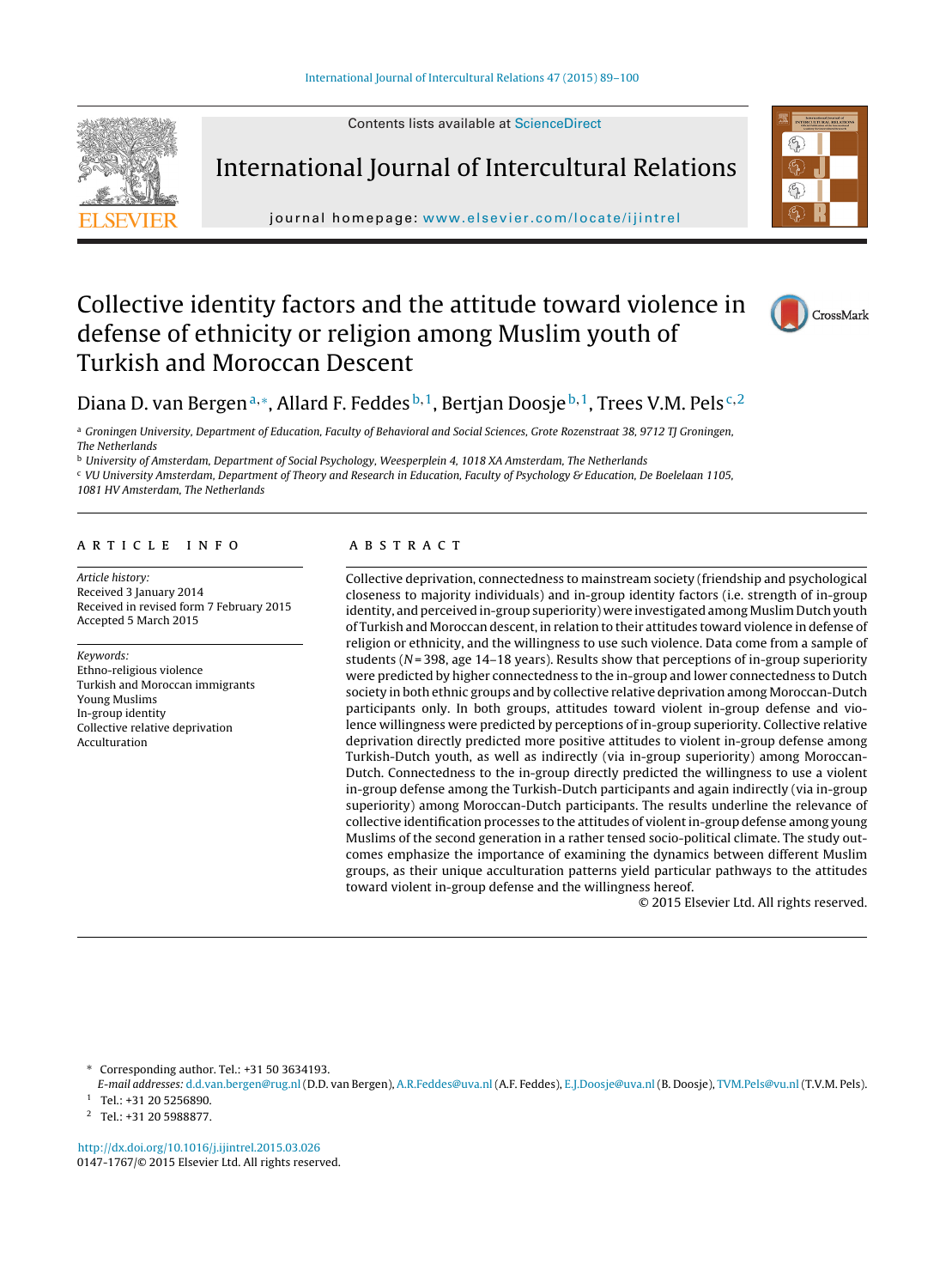#### **1. Introduction**

#### 1.1. Anti-Muslim sentiments in society and their impact on intergroup attitudes

As a result of immigration Western European societies have witnessed a growth in ethnic and religious diversity, confronting native populations with new challenges to their identity and to intergroup relations. Muslim immigrants in particular are being depicted as the 'negative other' in several Western European countries ([Betz](#page-10-0) [&](#page-10-0) [Meret,](#page-10-0) [2009\)](#page-10-0) and the perception of a "Failure of Multiculturalism" ([Modood](#page-11-0) [&](#page-11-0) [Ahmad,](#page-11-0) [2007\)](#page-11-0) has become rooted. In the Dutch case, for instance, 50% of native youth reported negative attitudes about Muslims ([Verkuyten](#page-11-0) [&](#page-11-0) [Thijs,](#page-11-0) [2002\),](#page-11-0) and that Islamic traditions are 'incompatible with mainstream values and life style' [\(Velasco](#page-11-0) [González,](#page-11-0) [Verkuyten,](#page-11-0) [Weesie,](#page-11-0) [&](#page-11-0) [Poppe,](#page-11-0) [2008\).](#page-11-0) Furthermore, the Dutch native population has become more assimilative in their orientation toward migrants over the past 15 years ([Dagevos](#page-10-0) [&](#page-10-0) [Huijnk,](#page-10-0) [2012\).](#page-10-0) The Dutch national populist party PVV ("Freedom Party") which openly accuses Muslims of having a backward culture and religion, became the third largest party in the national elections in 2012.

According to some researchers, there seems to be a relationship between increasing anti-Islam sentiments in Western Europe and the emergence of (violent) radicalization in young European Muslims ([Abbas,](#page-10-0) [2012;](#page-10-0) [Moghaddam,](#page-10-0) [2005;](#page-10-0) [Stroink,](#page-10-0) [2007\).](#page-10-0) The Netherlands experienced a "homegrown" terrorist attack (e.g.the murder of Dutch filmmaker Theo van Gogh) and the formation of a "homegrown" terrorist network (the Hofstadgroup, see [Vidino,](#page-11-0) [2007\)](#page-11-0) by young second generation Dutch Muslims in 2004 and 2005. In addition, more recently the Dutch Ministry of Security and Justice announced a considerable increase in Dutch Muslim youth traveling to Syria to fight for the cause of their Muslim brothers against the regime of Assad, alongside with Belgian, British, French and Swedish Muslim youth ([NCTV,](#page-11-0) [2013\).](#page-11-0) Although only a small number of individuals may eventually proceed to ethnic or religiously based action, there seems to be a fertile soil for intergroup antagonism, with the use of violence as a possible ultimate consequence [\(Veldhuis](#page-11-0) [&](#page-11-0) [Bakker,](#page-11-0) [2009\).](#page-11-0)

The present research focuses on the important question of which factors can predict the attitudes toward violent ingroup defense by others and the willingness of oneself to use such violence. As outlined in greater detail below, we expect collective relative deprivation of Muslims, the extent to which individuals feel connected to the society as a whole, a strong in-group identity and out-group friendship to be key factors. We expect that these factors influence the perception that the in-group is superior to other groups, a factor that has been found to be a key predictor of attitudes toward ideologybased violence in previous research ([Doosje,](#page-10-0) [Loseman,](#page-10-0) [&](#page-10-0) [Van](#page-10-0) [den](#page-10-0) [Bos,](#page-10-0) [2013\).](#page-10-0) An additional aim of the present research is to investigate possible differences based on ethnic minority group membership regarding the attitudes toward ethnic and religious violence. As argued by [Verkuyten](#page-11-0) [and](#page-11-0) [Zaremba](#page-11-0) [\(2005\),](#page-11-0) much of the research focusing on intergroup attitudes tends to focus on dyadic in-group versus out-group relations, ignoring the dynamics of current multi-ethnic contexts in Western cities. As will be further outlined below, ethnic groups may differ in terms of risk and protective factors that influence their attitudes toward ethnic and religious violence. These factors include the societal status of ethnic groups and the social cohesion of ethnic communities. In the present research, we study two minority Dutch Muslim groups (i.e. Turkish-Dutch and Moroccan-Dutch), which are expected to differ on factors predicting attitudes toward ideology-based violence and the willingness to use such violence.

#### 1.2. Dutch Muslim youth of Turkish and Moroccan Descent: migration history, community structure and identity processes

Turkish-Dutch and Moroccan-Dutch Muslims belong to the largest immigrant groups in the Netherlands ([Huijnk](#page-11-0) [&](#page-11-0) [Dagevos,](#page-11-0) [2012\),](#page-11-0) making up about 5% of the Dutch population. Turkish and Moroccan immigrants, coming from predominantly rural and socio-economically disadvantaged areas, arrived as guest laborers to perform low-skilled factory work from the 1970s onwards [\(Ersanilli](#page-11-0) [&](#page-11-0) [Koopmans,](#page-11-0) [2011\).](#page-11-0) Initially, these male workers came on their own, expecting to eventually return to their home countries with their savings. From the 1970s onward, the number of Turkish and Moroccan immigrants increased through family reunification, family formation and marriage migration. The majority of those immigrants and their family members stayed in the Netherlands. The social and economic position of the Turkish and Moroccan-Dutch first and second generation immigrants is worse compared to that of majority individuals, as in several other Western European host societies [\(Ersanilli](#page-11-0) [&](#page-11-0) [Koopmans,](#page-11-0) [2011\).](#page-11-0) This is reflected in higher drop-out of education, higher unemployment rates, and more health problems. The Turkish- and Moroccan-Dutch ethnic groups share in common their religious background in that most are Sunni Muslims (85% and 90% respectively, [Maliepaard](#page-11-0) [&](#page-11-0) [Gijsberts,](#page-11-0) [2012\).](#page-11-0)

Research indicates that the overlap between ethnic and religious identification in these groups is very high. Turkish and Moroccan immigrants who identify strongly with their religious group also identify more strongly with their ethnic group, and this interconnection is more pronounced among the second generation ([Maliepaard,](#page-11-0) [Lubbers,](#page-11-0) [&](#page-11-0) [Gijsberts,](#page-11-0) [2010;](#page-11-0) [Verkuyten](#page-11-0) [&](#page-11-0) [Martinovic,](#page-11-0) [2014\).](#page-11-0) The overlap in ethnic and religious identities seems to be more profound among members of minority groups who hold numerous underprivileged statuses, as is the case for the Turkish-Dutch and Moroccan-Dutch [\(Verkuyten](#page-11-0) [&](#page-11-0) [Martinovic,](#page-11-0) [2014\).](#page-11-0) They experience deprivation associated with their collective identity categories in close connection and simultaneously, which is associated with intergroup threat. Together, these processes enhance the inclination for simplified (that is, overlapping) social identity structures ([Verkuyten](#page-11-0) [&](#page-11-0) [Martinovic,](#page-11-0) [2014\).](#page-11-0) However, differences across minority groups can be expected as well, as outlined in the next section.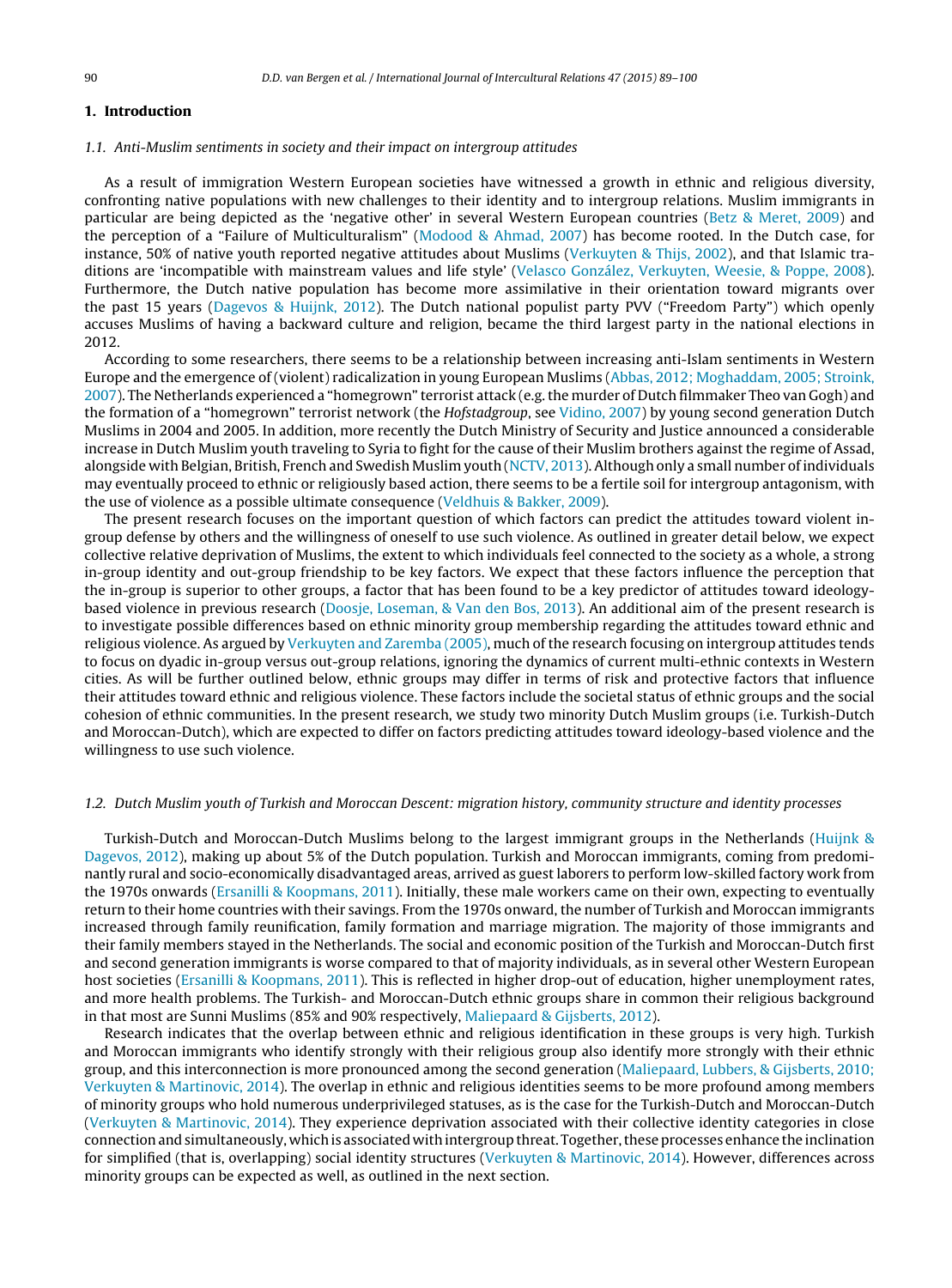#### **2. Differences based on ethnic group membership**

Ethnic groups often have unique patterns with regard to acculturation and cultural integration aspects ([Portes](#page-11-0) [&](#page-11-0) [Rumbaut,](#page-11-0) [2001\).](#page-11-0) Turkish and Moroccan immigrant groups differ with regard to their ethnic identification and acculturation patterns, their positioning in the ethnic hierarchy (that is, the social status of an ethnic group based on out-group judgment), and in the level of perceived stigmatization. First, the strength of in-group connectedness seems to be different in both groups. This is observed, for instance, in the higher scores on cultural continuity and in-group cohesiveness of Turkish immigrants in Europe compared to Moroccan immigrants [\(Güngör,](#page-11-0) [Fleischmann,](#page-11-0) [&](#page-11-0) [Phalet,](#page-11-0) [2011\).](#page-11-0) Compared to Moroccan communities, Turkish communities are relatively close-knitted, as is shown by the high concentration of Turks in residential areas and the dense network of Turkish associations ([Güngör](#page-11-0) et [al.,](#page-11-0) [2011\).](#page-11-0) Turks also show higher levels of ethnic retention, for instance in terms of language and media use [\(Ersanilli](#page-11-0) [&](#page-11-0) [Koopmans,](#page-11-0) [2011\).](#page-11-0) Moreover, the Turkish state and Turkish umbrella organizations are active players aiming for continuation of the Turkish language use and maintenance of Turkish culture among Turkish immigrants [\(Pels,](#page-11-0) [2014\).](#page-11-0)

Research by [Huijnk](#page-11-0) [and](#page-11-0) [Dagevos](#page-11-0) [\(2012\)](#page-11-0) suggests that feelings of connectedness to the in-group and mainstream society follow a different pattern for these two ethnic groups. The share of individuals of Turkish descent who socialize informally with in-group members is higher than among those of Moroccan descent (67% versus 57%) and more Turkish-Dutch youth than Moroccan-Dutch youth report to identify strongly with their ethnic in-group (63% versus 55%; [Huijnk](#page-11-0) [&](#page-11-0) [Dagevos,](#page-11-0) [2012\).](#page-11-0) Additionally, fewer Turkish-Dutch than Moroccan-Dutch report to "strongly feel Dutch" (28% versus 37%), and more Turkish-Dutch than Moroccan-Dutch individuals report to never socialize with a native Dutch person in their spare time [\(Huijnk](#page-11-0) [&](#page-11-0) [Dagevos,](#page-11-0) [2012\).](#page-11-0) Based on this overview, we expect that Turkish-Dutch youth feel a stronger connection to their in-group than Moroccan-Dutch youth.

The degree of collective deprivation experienced by youth of these two groups seems to vary as well. Moroccan-Dutch are perceived by the native Dutch to be at the bottom of the ethnic hierarchy, while Turkish-Dutch are perceived to be just above Moroccans [\(Hagendoorn](#page-11-0) [&](#page-11-0) [Pepels,](#page-11-0) [2003;](#page-11-0) [Velasco](#page-11-0) [González](#page-11-0) et [al.,](#page-11-0) [2008\).](#page-11-0) Feelings of collective deprivation are often influenced by every day experiences of discrimination. Ethnic groups occupying a low position in the ethnic hierarchy often experience most discrimination. Indeed, Moroccan-Dutch youth report more experiences of stigmatization than Turkish-Dutch youth (45% versus 35%; [Huijnk](#page-11-0) [&](#page-11-0) [Dagevos,](#page-11-0) [2012\).](#page-11-0) We therefore expect levels of collective deprivation to be higher among Moroccan-Dutch youth than among Turkish Dutch youth. As will be explained in the next section, these two factors (collective deprivation and connectedness with the in-group) are important background variables of attitudes toward the use of violence to defend the own group.

## 3. Predictors of attitudes toward violent in-group defense by others, and the willingness to use a violent in-group **defense**

In this section we discuss social–psychological factors that are regarded as important predictors of attitudes toward ideology-based violence among Dutch young Muslims, and their willingness to use such violence themselves.

#### 3.1. In-group connectedness and in-group superiority

Empirical results on the basis of the Social Identity Theory ([Tajfel](#page-11-0) [&](#page-11-0) [Turner,](#page-11-0) [1986\)](#page-11-0) demonstrate that a higher degree of personal identification with an ethnic or religious in-group influences the development of a strong collective identity. Previous research has shown that a collective identification with the ethnic or religious group one belongs to is a prerequisite for experiencing a threat againstthe in-group ([Ellemers,](#page-11-0) [Spears,](#page-11-0) [&](#page-11-0) [Doosje,](#page-11-0) [1997\).](#page-11-0) Furthermore, studies among young Muslims in the Netherlands [\(Doosje](#page-10-0) et [al.,](#page-10-0) [2013;](#page-10-0) [Stroink,](#page-10-0) [2007;](#page-10-0) [Van](#page-10-0) [Bergen,](#page-10-0) [Ersanilli,](#page-10-0) [De](#page-10-0) [Ruyter](#page-10-0) [&](#page-10-0) [Pelsin](#page-10-0) [preparation\)](#page-10-0) indicate that the strength of in-group identification is positively associated with a favorable attitude to in-group superiority. In addition, a strong sense of connectedness to their ethnic in-group was related to them feeling superior as Muslim, which in turn has been related to favorable attitudes toward ideology-based violence [\(Doosje](#page-10-0) et [al.,](#page-10-0) [2013;](#page-10-0) [Van](#page-10-0) [Bergen](#page-10-0) et [al.,](#page-10-0) [in](#page-10-0) [preparation\).](#page-10-0)

Strong ethnic and religious in-group identities to some extent coincide with the conviction of belonging to an in-group with better morals and values than the outgroup(s) ([Mazarr,](#page-11-0) [2004\),](#page-11-0) which appear to go hand in hand with more positive attitudes toward violent in-group defense among both Dutch minority and majority youth [\(Doosje,](#page-10-0) [Van](#page-10-0) [den](#page-10-0) [Bos,](#page-10-0) [Loseman,](#page-10-0) [Feddes,](#page-10-0) [&](#page-10-0) [Mann,](#page-10-0) [2012;](#page-10-0) [Doosje](#page-10-0) et [al.,](#page-10-0) [2013\).](#page-10-0) In line with this, research by [Ansari](#page-10-0) [\(2005\)](#page-10-0) has demonstrated that individuals who regard their Islamic identity to be more important than their national or ethnic identity, express more positive views on themes related to religious violence, such as jihad and martyrdom. Hence, a stronger connectedness to the in-group is expected to be associated with stronger feelings of in-group superiority which, in turn, is expected to be associated with a more favorable attitude toward violent in-group defense (see also [Doosje](#page-10-0) et [al.,](#page-10-0) [2013\).](#page-10-0)

#### 3.2. Collective relative deprivation and in-group superiority

Collective relative deprivation is the judgment that one's in-group is at disadvantage compared to other groups (whether in cultural, political, religious or socio-economic terms), a position which is deemed unfair. This judgment may be accompanied by feelings of anger, resentment and discontent [\(Smith,](#page-11-0) [Pettigrew,](#page-11-0) [Pippin](#page-11-0) [&](#page-11-0) [Bialosiewicz,](#page-11-0) [2012\).](#page-11-0) Specific for collective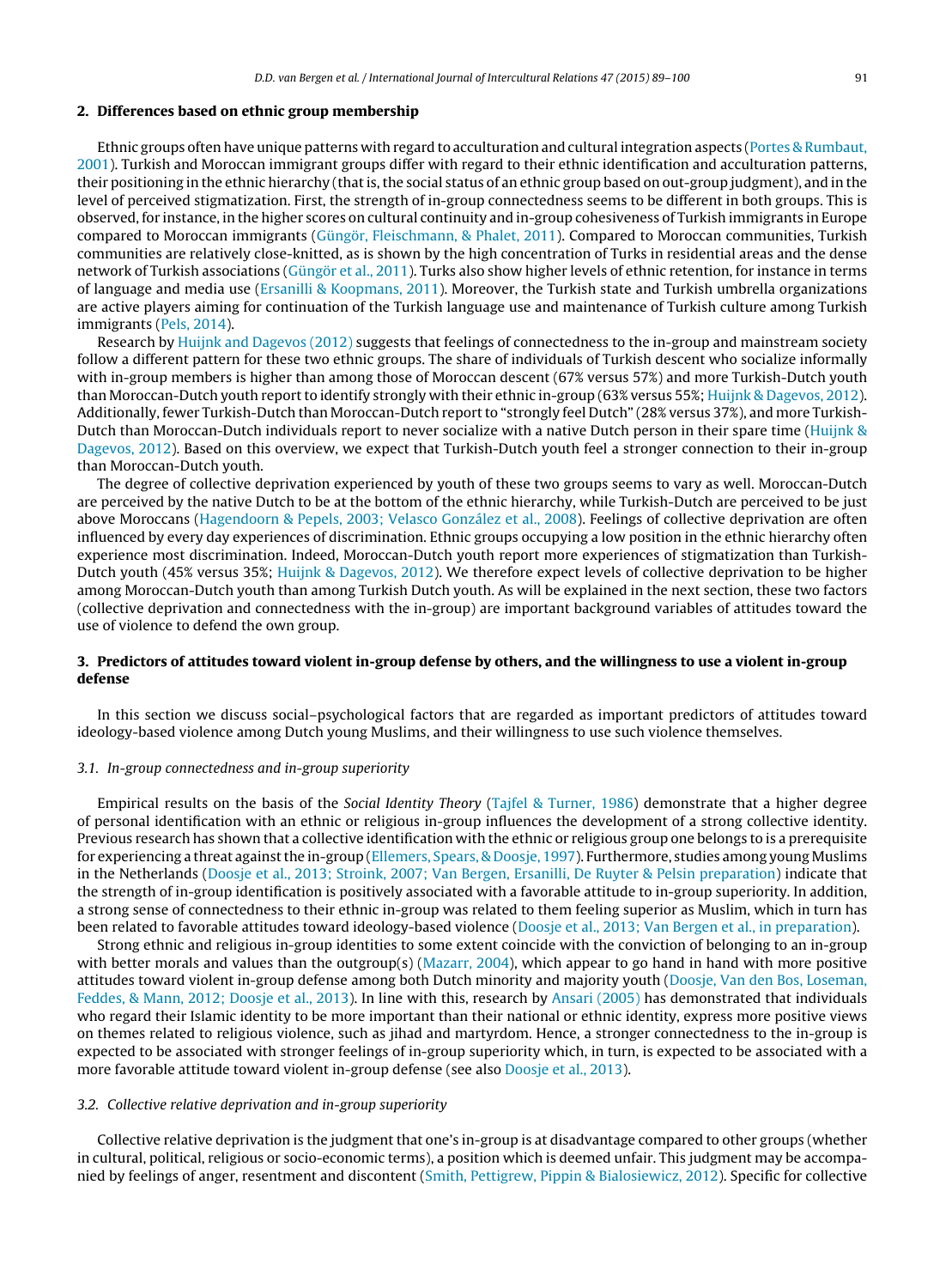relative deprivation is that membership ofthe in-group is perceived as the reason for the unfair treatment[\(Smith](#page-11-0) et [al.,](#page-11-0) [2012\).](#page-11-0) Collective relative deprivation has successfully predicted a wide range of significant outcome variables such as collective action, deviance and intergroup attitudes ([Smith](#page-11-0) et [al.,](#page-11-0) [2012\),](#page-11-0) and therefore seems to be a relevant background variable influencing the attitudes to violent in-group defense among Muslim youth [\(Doosje](#page-10-0) et [al.,](#page-10-0) [2013;](#page-10-0) [Moghaddam,](#page-10-0) [2005;](#page-10-0) [Stroink,](#page-10-0) [2007\).](#page-10-0)

Seventy-two percent of Turkish- and Moroccan-Dutch Muslims feel that native Dutch people hold far too negative opin-ions about Islam [\(Maliepaard](#page-11-0) [&](#page-11-0) [Gijsberts,](#page-11-0) [2012\).](#page-11-0) About 40% of all young Turkish- and Moroccan-Dutch Muslims feel that their ethnic group is subject to discrimination and about one-third assumes that their religion is the most important reason for this [\(Maliepaard](#page-11-0) [&](#page-11-0) [Gijsberts,](#page-11-0) [2012\).](#page-11-0) A study by [Feddes,](#page-11-0) [Mann,](#page-11-0) [de](#page-11-0) [Zwart](#page-11-0) [and](#page-11-0) [Doosje](#page-11-0) [\(2013\)](#page-11-0) showed how every day (perceived) experiences of being treated as inferior due to religious and/or ethnic group membership were a common narrative of Moroccan-Dutch youth. Discrimination by employers is one of the empirically established causes for high unemployment rates among Dutch Muslim populations ([Dagevos](#page-10-0) [&](#page-10-0) [Gijsberts,](#page-10-0) [2011\).](#page-10-0) Higher educated young Dutch Muslims more often than lower educated ones feel discriminated against and hold less positive attitudes to the host society as a result ([Verkuyten](#page-11-0) [&](#page-11-0) [Martinovic,](#page-11-0) [2014\).](#page-11-0) Furthermore, in a study among young Muslims of Turkish and Moroccan descent in Amsterdam (age 16–18 years), 37% of the participants showed a combination of religious orthodoxy with the feeling that Islam is under attack by modern society and a focal point of political conflict [\(Slootman](#page-11-0) [&](#page-11-0) [Tillie,](#page-11-0) [2006\).](#page-11-0)

'Islamophobia' and the pressure to assimilate may precipitate feelings of collective deprivation and trigger identity crises in second generation Muslims [\(Abbas,](#page-10-0) [2012;](#page-10-0) [Stroink,](#page-10-0) [2007\).](#page-10-0) As a consequence, feelings of Muslim superiority may arise as a coping mechanism in order to prevent a deterioration of their (collective) self-image ([Geelhoed,](#page-11-0) [2012\).](#page-11-0) Furthermore, individuals who respond to collective relative deprivation by representing the in-group as superior may displace their feelings of aggression and resentment onto out-groups as a consequence of their desire for retribution ([Silke,](#page-11-0) [2008;](#page-11-0) [Twenge,](#page-11-0) [Baumeister,](#page-11-0) [Tice,](#page-11-0) [&](#page-11-0) [Stucke](#page-11-0) [2001\).](#page-11-0) It is expected, therefore, that more feelings of collective deprivation are associated with higher perceptions of in-group superiority, which are expected to be associated with a favorable attitude toward violent in-group defense (see also [Moghaddam,](#page-11-0) [2005\).](#page-11-0) Ultimately, this can lead to the willingness to use such violence themselves [\(Doosje](#page-10-0) et [al.,](#page-10-0) [2013\).](#page-10-0)

In the next section we turn to possible protective factors, factors that may inhibit the development of positive attitudes toward violent in-group defense, and the willingness hereof.

#### 3.3. Out-group friendship, connectedness to mainstream society, and perceptions of in-group superiority

A large meta-analysis on effects of intergroup contact on intergroup relations revealed that prejudice (e.g. stereotypes) decreases as a consequence of intergroup contact [\(Pettigrew](#page-11-0) [&](#page-11-0) [Tropp,](#page-11-0) [2006\).](#page-11-0) Therefore, positive contact with out-group members is also likely to serve as a protective factor against developing positive attitudes toward violent in-group defense. In line with this, a recent study [\(Van](#page-11-0) [Bergen](#page-11-0) et [al.,](#page-11-0) [in](#page-11-0) [preparation\)](#page-11-0) showed that Turkish-Dutch young Muslims who felt more connected with mainstream Dutch society, were less inclined to perceive Muslims as being superior. Consequently, they held less positive attitudes to violent in-group defense and reported less willingness to use such violence. In line with this, previous work focusing on relations between Protestants and Catholics in Northern Ireland has shown that friendship with members of the out-group reduces anxiety for and increases trust toward that group ([Paolini,](#page-11-0) [Hewstone,](#page-11-0) [Cairns,](#page-11-0) [&](#page-11-0) [Voci,](#page-11-0) [2004\).](#page-11-0) Therefore out-group friendship is likely to be negatively associated to feelings of in-group superiority.

In sum, we expect both a connection to mainstream society as well as cross-group friendship between Muslim-Dutch youth and majority Dutch to enhance psychological closeness to the majority Dutch. These factors can, therefore, protect youth against feelings of in-group superiority and, as a consequence, against favorable attitudes to violence as a means for defending their ethnicity or religion.

#### **4. The present research**

Based on the review above we expect Turkish-Dutch youth to have higher levels of in-group connectedness than Moroccan-Dutch youth (H1) and Moroccan-Dutch youth to experience higher levels of collective deprivation than Turkish-Dutch youth (H2).

In addition, we expect collective relative deprivation (H3) and in-group connectedness (H4) to be associated with more perceptions of in-group superiority and, in turn, to more positive attitudes to violent in-group defence by others and more willingness to use such violence one-self. Stronger feelings of connectedness to society (H5) as well as cross-group friendship (H6) are expected to be associated with less perceptions of in-group superiority and, in turn, to less positive attitudes to violentin-group defence by others. Violentin-group defence by others is associated with less willingness to use such violence (H7).

In addition, we explore whether there are differences regarding associations between predictor variables (connectedness to in-group, collective relative deprivation, connectedness to Dutch society, out-group friendship, and in-group superiority) and the two outcome variables: attitude toward violent in-group defense and own willingness to use such violence.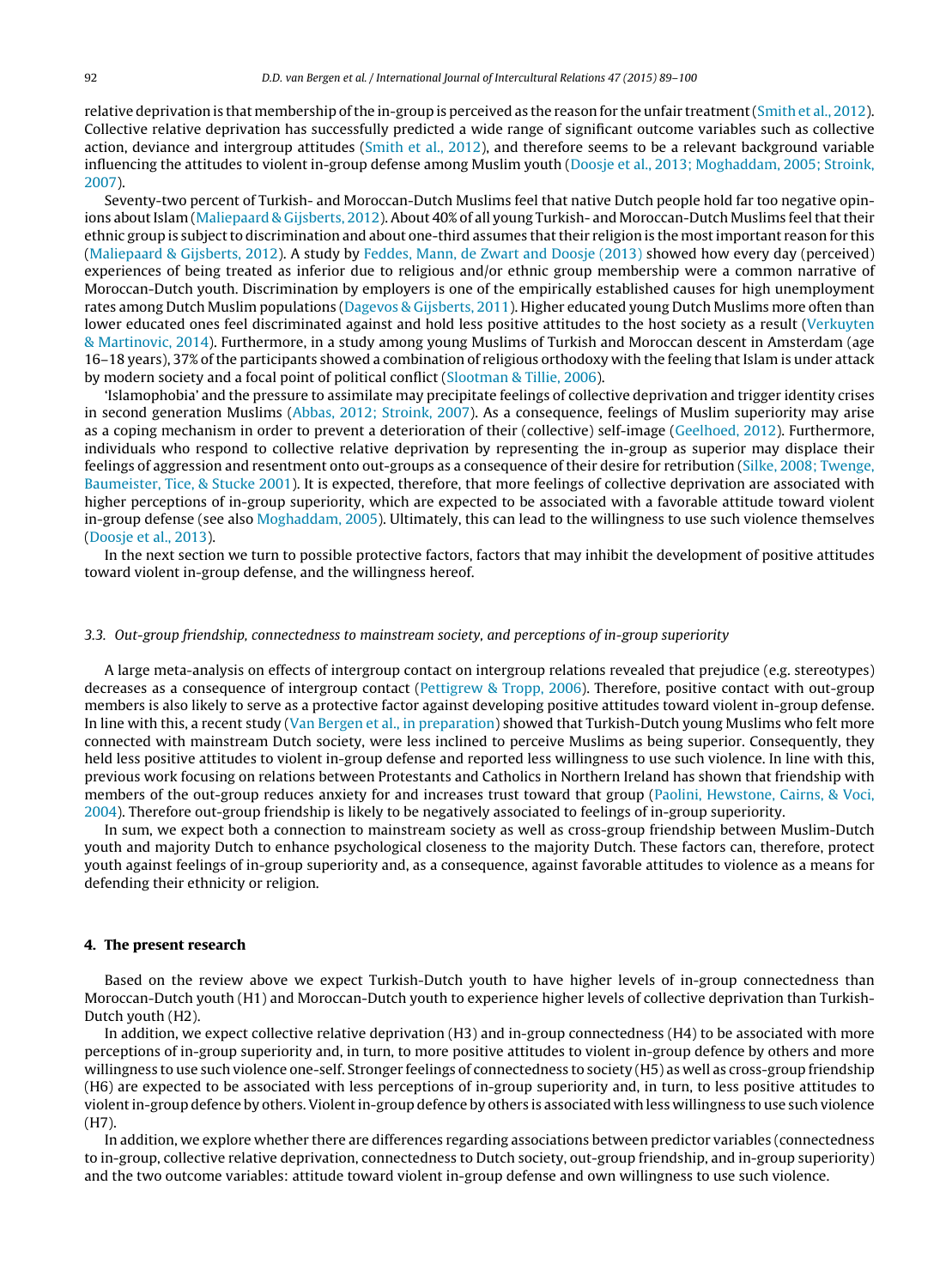#### 4.1. Procedures and sample

#### 4.1.1. Procedure

We obtained data through the "Young and Diverse" survey. A survey website was designed especially for the study. The survey was dispersed in two different ways: via secondary schools and via websites. From April 2011 until July 2011, nine secondary schools in the Netherlands participated in the current study. The schools were selected on the basis of their ethnic composition. Schools with a high proportion of minority youth were oversampled. The board of eight of the participating schools notified the students' parents about the study in writing, explaining the aim and topic of the study, and allowing the parents to opt their child out of the survey. The school board of one school stated that participation in a selected number of school surveys by their pupils was already incorporated in their school policy. Before filling out the survey, youth gave their written informed consent. The first author was present during data collection to introduce the study and to answer questions, while a teacher was present for keeping order. A total of 970 students filled out the survey at school; 141 participants were of Turkish origin and 168 participants were of Moroccan descent.

In a second step, in order to obtain a higher number of minority students, a self-administered online questionnaire was conducted from February 2012 to July 2012. Two of the most popular websites that target Turkish and Moroccan secondgeneration youth were used to advertise the survey; 400 youth (age 14–25) filled out the survey (after they gave their written informed consent). Both the respondents of the school survey and the Internet survey could participate in a lottery and win a voucher. In both settings the survey was introduced by explaining that researchers wanted to learn about youth's perceptions of intergroup relations.

## 4.1.2. Sample

For this paper, we included a subset of respondents of Turkish and Moroccan descent, who were aged between 14 and 18 years old and enrolled in secondary education. This resulted in a sample of 398 youth, 53% female and 47% male, 166 (41.7%) of Turkish background (mean age  $15.70$ ,  $SD = 1.02$ ) and  $232$  (58.3%) of Moroccan background (mean age  $15.86$ ,  $SD = 1.02$ ).

#### 4.1.3. Ethnicity and religion

Respondents filled out the country of birth of their father and mother respectively. We also asked for ethnic selfidentification as some children have a mixed ethnic background and because of third generation immigrant youth who cannot be identified on the basis of country of birth of their parents. The respondents were classified by comparing country of birth of both parents and self-identification (the latter being prioritized in case of a mixed ancestry). At least one of the birth countries of the parents had to match self-chosen ethnicity (Turkish or Moroccan) in order for a respondent to be categorized as second generation Turkish or Moroccan. With the exception of one Moroccan participant whose parents were both born in the Netherlands, all participants were second-generation immigrants. Four respondents who reported not to be religious were removed from the analysis.

#### 4.1.4. Social economic status, level of education, gender, and sample (control variables)

As an indicator of social economic status (SES), participants were asked to report the highest completed education of both the father and the mother. The scales ranged from 1 (no education at all) to 5 (college or university). The educational level of the students was classified according to the Dutch system of secondary education: vocational training (vmbo) (Turkish  $N = 57\%$  or 34%, Moroccan  $N = 68\%$  or 29%); higher secondary education (havo) (Turkish  $N = 65\%$  or 39%, Moroccan  $N = 99\%$  or 43%); highest level of secondary education (pre-university education; vwo) (Turkish  $N = 44\%$  or 27%, Moroccan  $N = 65\%$  or 28%). Fifty-three percent of the sample was female ( $N = 211$ ). Seventy-five percent of the respondents ( $N = 309$ ) completed the school survey (including 9 schools and 27 classrooms); 25% of the sample completed the Internet survey ( $N = 94$ ).

#### **5. Instruments and measures of the model variables**

#### 5.1. In-group connectedness

We used the Dutch version of the Psychological Acculturation Scale (PAS, [Stevens,](#page-11-0) [Pels,](#page-11-0) [Vollebergh,](#page-11-0) [&](#page-11-0) [Crijnen,](#page-11-0) [2004\)](#page-11-0) that measures an individual's sense of emotional attachmentto, belonging to, and understanding ofthe culture ofthe ethnic group of origin (in-group). Respondents were asked to indicate their attachment to Turkish and Moroccan people respectively (T-PAS, M-PAS; e.g., "I feel comfortable with Turkish/Moroccan people"). Answers were given on a 5-point Likert-type scale (1 "Strongly Disagree" to 5 "Strongly Agree"). The scale consisted of seven items; Cronbach's alpha was high among both Turkish (T-PAS: .86) and Moroccan participants (M-PAS: .83).

#### 5.2. Collective relative deprivation

Collective relative deprivation was assessed with three items taken from [Doosje](#page-10-0) et [al.](#page-10-0) [\(2013\).](#page-10-0) Examples of these items are: "I think people of my ethnic background or religion do not get as many chances as other groups in the Netherlands",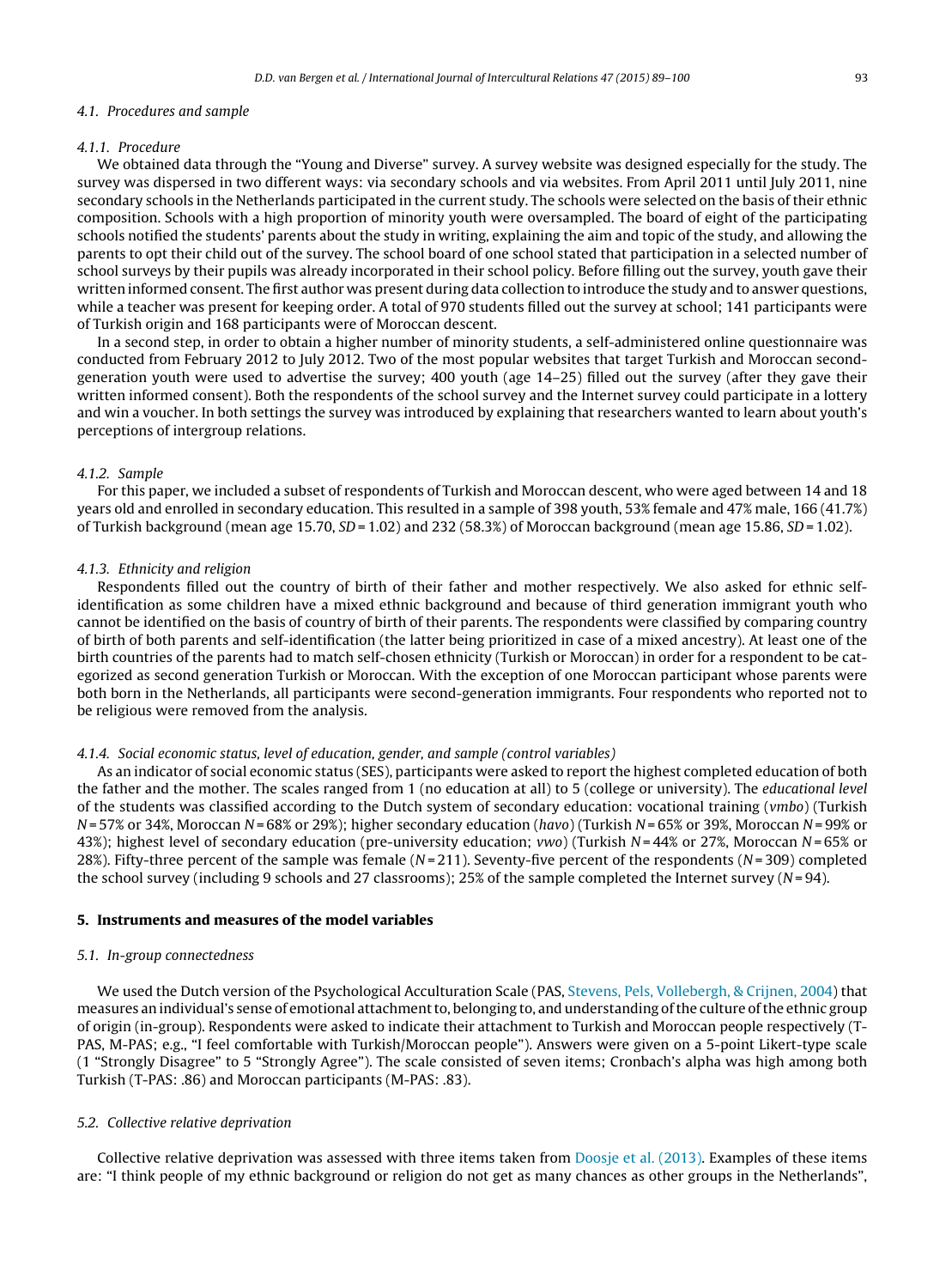"It makes me angry how people of my ethnicity or religion are treated compared to other groups in the Netherlands". The alpha was .73 for both Turkish-Dutch and Moroccan-Dutch participants.

#### 5.3. Psychological connectedness to Dutch society

The Psychological Acculturation Scale ([Stevens](#page-11-0) et [al.,](#page-11-0) [2004\)](#page-11-0) was also used to measure psychological connectedness to Dutch society (D-PAS; e.g.: "Dutch people understand me", "I feel have a lot in common with people of Dutch descent"). Answers were given on a 5-point scale (1 "Strongly Disagree" to 5 "Strongly Agree"). The seven items were found to be reliable for both Turkish (alpha of .88) and Moroccan (alpha of .87) participants.

#### 5.4. Out-group friendship

The degree of interethnic friendship was measured by asking whether respondents had friends who were of Dutch descent. This was measured on a 4-point scale ranging from 0 (=no Dutch friends), to 1 (=one Dutch friend), to 2(=two Dutch friends), to 3 (=three or more Dutch friends).

#### 5.5. Perceived in-group superiority

To assess perceived in-group superiority, three items were chosen from a longer version of a superiority scale ([Doosje](#page-10-0) et [al.,](#page-10-0) [2013;](#page-10-0) e.g., "Muslims are better people than people with another religion"). Research indicates that the overlap between religious and ethnic identity is very high in the case of Turkish-Dutch youth [\(Maliepaard](#page-11-0) et [al.,](#page-11-0) [2010;](#page-11-0) [Martinovic](#page-11-0) [&](#page-11-0) [Verkuyten,](#page-11-0) [2014\).](#page-11-0) Answers were rated on a 5-point scale (1 "Strongly Disagree" to 5 "Strongly Agree"). Reliability scores were .67 for Turkish-Dutch and .73 for Moroccan-Dutch participants.

#### 5.6. Violent in-group defense

The attitude toward, as well as the willingness to use violence as means to defend the in-group was assessed by two items, the first item [\(Doosje](#page-10-0) et [al.,](#page-10-0) [2013\)](#page-10-0) was: "I can understand others who use violence to defend their ethnic or religious group". The answer was rated on a 5-point scale (1 "Strongly Disagree" to 5 "Strongly Agree"). The willingness of participants to use violence for ethnic or religious reasons themselves was measured with the following item ([Doosje](#page-10-0) et [al.,](#page-10-0) [2012,](#page-10-0) [2013\):](#page-10-0) "I would use violence to defend my ethnic origin or religion", measured on a 3-point scale ranging from 1 (=not true) to 3 (=very true).

#### **6. Results**

#### 6.1. Preliminary analyses

We first conducted a factor analysis with PCA extraction and Varimax rotation to examine whether the items measuring in-group connectedness, connectedness to Dutch society, out-group friendship, collective relative deprivation, in-group superiority, attitudes to violent in-group defense by others and own willingness to use violence loaded on the expected constructs. As expected six factors emerged all with an eigenvalue larger than 1 which explained 62% of the variance. The items measuring in-group connectedness, collective relative deprivation perceptions of in-group superiority, and connectedness to Dutch society corresponded to the respective factors. The two items measuring attitude toward acceptance of violent in-group defense by others and own violent intentions scored high on one factor (respective scores of .77 and .78). We decided to maintain a distinction between the items measuring attitudes to violent in-group defense by others and own willingness to use such violence in accordance to previous work on radicalization processes (e.g. [Doosje](#page-10-0) et [al.,](#page-10-0) [2012\).](#page-10-0) This distinction is also in line with the observation that general attitudes only weakly predict behavior ([Wicker,](#page-11-0) [1969\)](#page-11-0) while a meta-analysis by [Webb](#page-11-0) [and](#page-11-0) [Sheeran](#page-11-0) [\(2006\)](#page-11-0) shows that a medium-to-large change in intent predicts only small-to-medium change in behavior.

## 6.2. Mean scores and correlations

The means and standard deviations for both groups are depicted in [Table](#page-6-0) 1. Univariate analyses were conducted on all variables except the control variables with ethnicity as independent variable. As can be seen, results of univariate analyses showed that groups did not differ on in-group connectedness so Hypothesis 1 was not confirmed. As expected, Moroccan-Dutch participants reported more collective deprivation compared to Turkish-Dutch participants supporting Hypothesis 2.

In addition, a marginal significant difference between participants on willingness to use violence as a means of defending the in-group was found: Turkish-Dutch participants scored higher on this item than Moroccan-Dutch participants. Turkish-Dutch and Moroccan-Dutch participants scored equally high on identification with their own group, perceptions of in-group superiority, connectedness to Dutch society, out-group friendship, and attitudes toward violence by others.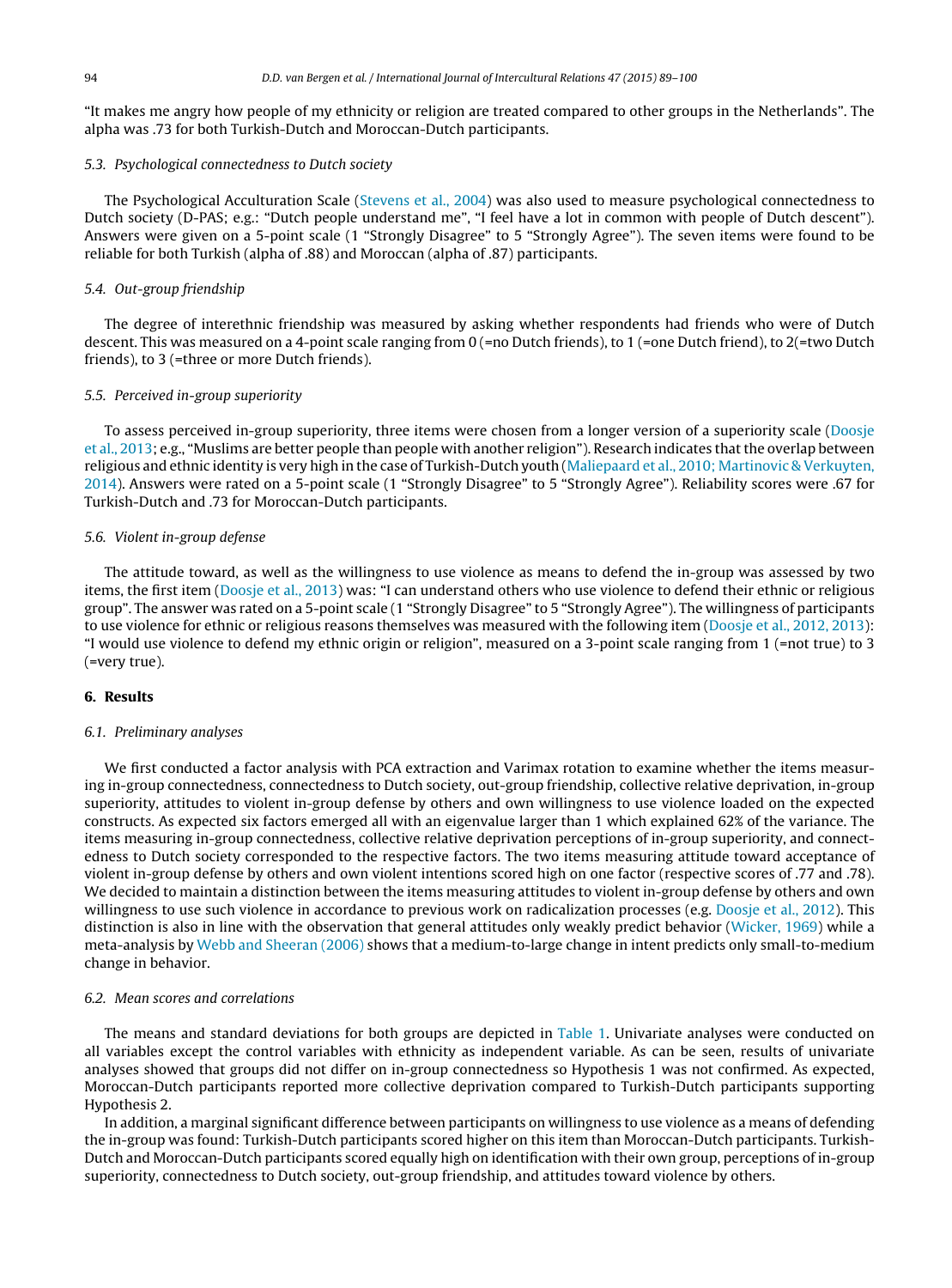#### <span id="page-6-0"></span>**Table 1**

Means (and standard deviations) for Turkish and Moroccan participants and results of univariate tests for differences across groups (test statistics F) on the main variables.

|                                                     | Item scale range                | Participants |            | Group effect      |  |
|-----------------------------------------------------|---------------------------------|--------------|------------|-------------------|--|
|                                                     |                                 | Turkish      | Moroccan   | F-value           |  |
| In-group connectedness                              | $1$ (low) $-5$ (high)           | 4.43(0.72)   | 4.34(0.71) | 1.75              |  |
| Connectedness to Dutch society                      | $1$ (low) $-5$ (high)           | 3.40(.91)    | 3.54(.86)  | 2.19              |  |
| Out-group friendship                                | $0$ (none) $-3$ (three or more) | 2.04(1.22)   | 2.04(1.18) | .001              |  |
| Collective relative deprivation                     | $1$ (low) $-5$ (high)           | 3.40(1.03)   | 3.72(.98)  | $10.04^{\degree}$ |  |
| In-group superiority                                | $1$ (low) $-5$ (high)           | 3.23(1.12)   | 3.07(1.22) | 1.81              |  |
| Attitudes toward violent in-group defense by others | $1$ (low) $-5$ (high)           | 2.73(1.51)   | 2.53(1.46) | 1.75              |  |
| Willingness to use a violent in-group defense       | $1$ (low) $-3$ (high)           | 1.76(.82)    | 1.61(.75)  | $3.66^{\dagger}$  |  |

 $p < .01$ .

 $<sup>†</sup> p < .1.$ </sup>

**Table 2**

Intercorrelations for Turkish ( $N = 166$ , above diagonal) and Moroccan ( $N = 232$ , below diagonal) participants on the main variables.

|                                                        |                 |                          |          | 4.                 |                     |                      |                     |
|--------------------------------------------------------|-----------------|--------------------------|----------|--------------------|---------------------|----------------------|---------------------|
| 1. Connectedness to in-group                           |                 | $-.10$                   | .06      | .13                | .29                 | .16                  | $32^{**}$           |
| 2. Connectedness to Dutch society                      | .03             | $\overline{\phantom{0}}$ | $.27***$ | $-.32$             | $-.43$              | $-.28$ ***           | $-.31$              |
| 3. Out-group friendship                                | $-.03$          | $.32***$                 | -        | $-.05$             | $-.18$ <sup>*</sup> | $-.03$               | $-.08$              |
| 4. Collective relative deprivation                     | .16             | $-.11$                   | $-.11$   |                    | $.25$ <sup>**</sup> | .23'''               | $.33***$            |
| 5. In-group superiority                                | $.30***$        | $-.18$ <sup>*</sup>      | $-.05$   | $.30***$           |                     | $.32$ <sup>***</sup> | $.42^{**}$          |
| 6. Attitudes toward violent in-group defense by others | .15             | $-.08$                   | $-.06$   | $.14$ <sup>*</sup> | .30 <sup>2</sup>    | $\equiv$             | $.54^{*}$           |
| 7. Willingness to use violent in-group defense         | $.15^{\degree}$ | $-.11$                   | $-.03$   | .13 <sup>†</sup>   | $.28***$            | $.45***$             | $-.11$ <sup>†</sup> |

 $p < .001$ .

 $p < .01$ .

 $p < .05.$ 

 $\dagger$   $p < .1$  .

Table 2 offers correlations for both groups. Those participants who felt connected to their in-group and participants who experienced collective relative deprivation also had a higher perception of superiority of their in-group. This was found among both Turkish- as well as Moroccan-Dutch participants. In contrast, those participants who felt connected to Dutch society had lower perceptions of in-group superiority. With regard to friendship it was found among both Moroccanand Turkish-Dutch participants that those who reported more out-group friends also reported less in-group superiority. Participants who perceived their in-group as superior reported more positive attitudes toward violent in-group defense as well as the willingness to act accordingly. More positive attitudes toward violentin-group defense were positively associated with more willingness to use violence oneself.

#### 6.3. Structural equation modeling

To examine Hypotheses 3–7 we applied structural equation modeling (SEM), specifically path analysis (see [Kline,](#page-11-0) [2005\)](#page-11-0) using the program AMOS 21. First, we analyzed the results across all participants. Next, we examined possible differences across the two ethnic groups by means of multiple-sample analyses. In our analyses we controlled for sample (school vs. internet), age, gender (male vs. female), education and SES. Model fit was assessed using the chi-square test, the comparative fit index (CFI), the root mean square error of approximation (RMSEA), and the standardized root mean square residual (SRMR). A reasonable fit is indicated by a non-significant chi-square, a CFI value greater than .95, an RMSEA smaller than .06, and an SRMR smaller than .08 [\(Hu](#page-11-0) [&](#page-11-0) [Bentler,](#page-11-0) [1999;](#page-11-0) [Kline,](#page-11-0) [2005\).](#page-11-0)

First the hypothesized model as given in Fig. 1 was tested controlling for sample, age, gender, education, and social economic status. A model with autoregressive paths was tested in which manifest variables were used. The control variables were allowed to correlate, as well as the variables in-group connectedness, collective relative deprivation, connectedness to



**Fig. 1.** Hypothesized model. Collective identity factors, collective relative deprivation and cross-ethnic friendship groups among Muslim-Dutch youth in relation to attitudes toward violent in-group defense by others, and the willingness to use a violent in-group defense.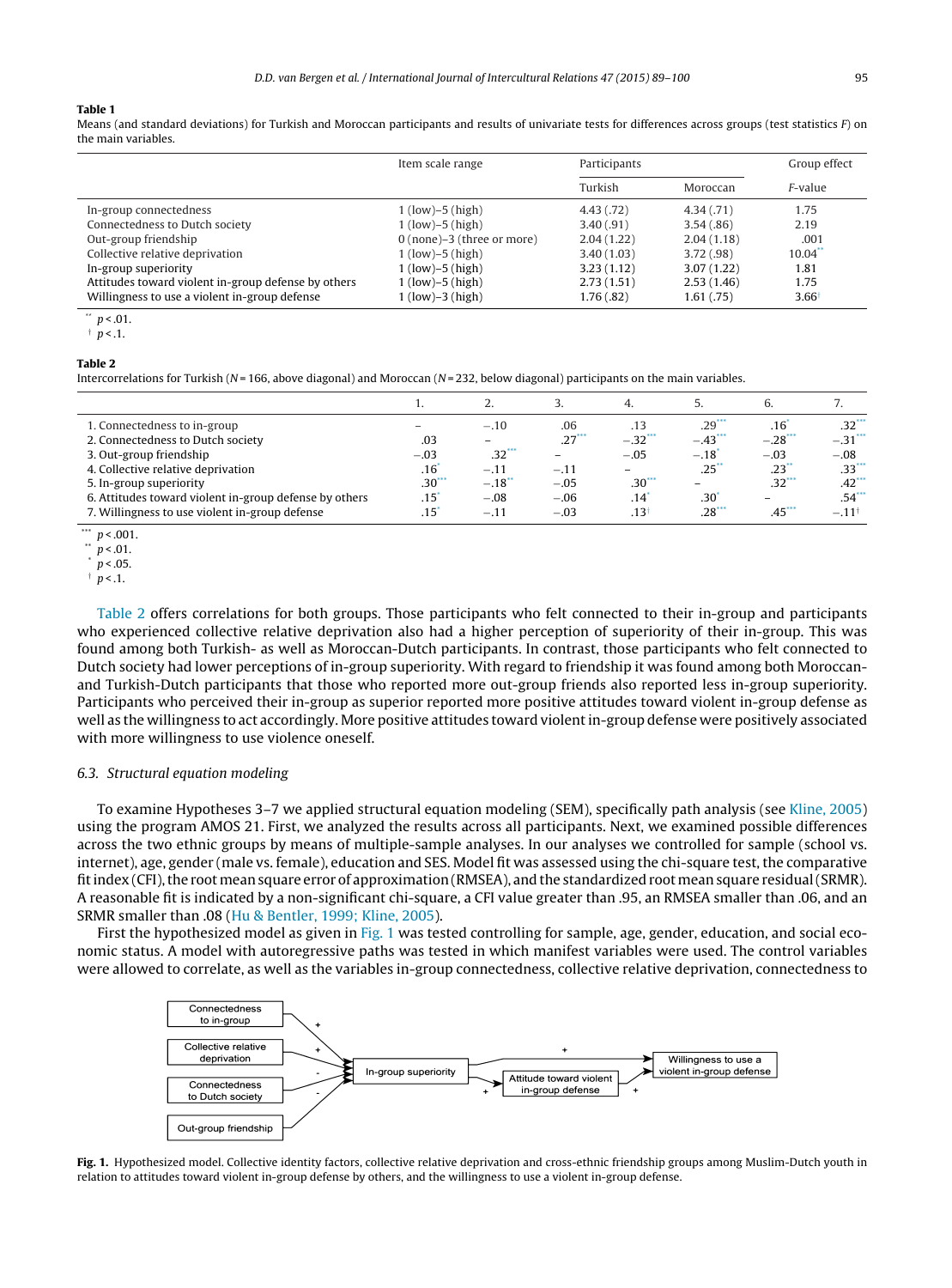

Fig. 2. Results of structural equation model for all participants (N=398) controlling for sample (school vs. internet), age, gender, education, and socioeconomic status. Notes. Path values are standardized beta weights; model fit:  $\chi^2(34) = 42.570$ , p = .149, CFI = .982, RMSEA = .025 with the 90% confidence interval .0001– .047, SRMR = .041; levels of significance: \*\*\*p < .001; \*\*p < .01; \*p < .05; †p < .1.

Dutch society, and out-group friendship. A low model fit was found and modification indexes indicated the fit could be significantly improved:  $\chi^2(8)$  = 30.090, p < .001, CFI = .954, RMSEA = .083 with the 90% confidence interval .053–.116, SRMR = .030. Following the modification indices given by EQS we added two paths from collective relative deprivation to attitudes toward violence by others and own violent intentions.

Only significant paths, correlations and co-variances were maintained in the second model that was tested. This model fitted the data well and is depicted together with fit indices in Fig.  $2^3$ 

The explained variance of the willingness to use a violent in-group defense is quite high (.38). In line with Hypotheses 3 and 4, both collective relative deprivation as well as in-group connectedness were associated with higher levels of perceived superiority of the in-group. Higher superiority perceptions were, in turn, related to more understanding for ideology-based violence which, in turn, was related to own willingness to use violence. In-group superiority was also directly positively associated to own willingness to use violence to defend the in-group.

In line with Hypothesis 5 it was found that individuals who connected more strongly to Dutch society had less strong perceptions of in-group superiority. Hypothesis 6 was not confirmed: no direct significant association between cross-group friendship and perceptions of in-group superiority were found.

#### 6.4. Multiple-sample hypotheses and exploratory path analyses

The next step was to compare the model across ethnic groups. An advantage of multiple-sample path analysis over multiple regression analysis is that it allows for a direct comparison of different paths in the model. Specifically, estimations of model parameters were compared to see whether they are equal or different across groups. By specifying cross-group equality constraints, group differences for specific model parameters (i.e., specific paths in the model) can be tested. The fit of the model with constrained paths is compared to that of the unrestricted model without equality constraints (which needs to fit the data well). If the fit of the constrained model is significantly lower than the fit of the unconstrained model, it can be concluded that the parameters are not equal across the populations from which the samples were drawn, in our case the Turkish- and Moroccan-Dutch participants. Several indicators can be used for model comparison ([Kline,](#page-11-0) [2005\).](#page-11-0) One of these is the chi-square difference statistic ( $\chi_D^2$ ). If the chi-square of the constrained model is significantly larger than the chi-square of the unconstrained model, it can be concluded that the unconstrained model fits the data better (note that a chi-square of zero indicates perfect fit).

In order to examine possible differences across ethnic groups, we performed a hierarchical set of multiple-sample analyses. First, we examined the unconstrained model comparing the Turkish-Dutch and Moroccan-Dutch participants. We then constrained path weights and covariance values to be equal across groups. A modest fit between the unconstrained model and data was found:  $\chi^2$ (68) = 96.288, p = .014, CFI = .9944, RMSEA = .032 with the 90% confidence interval .015–.047, SRMR = .068. Based on the modification indices as given by EQS two paths were added namely (1) connectedness to mainstream society was found to be related to less positive attitudes toward violent in-group defense by others and (2) in-group connectedness was positively related to own willingness to use such violence. With these paths added, the fit of the unconstrained model greatly improved. Comparing the unconstrained model with the model with the path weights constrained to be equal revealed a significant change in the overall fit ( $\chi^2_D(24) = 47.370$ ,  $p < .01$ ). These results clearly show that there were differences between groups. The fit indices as well as the unconstrained models for the Turkish-Dutch and Moroccan-Dutch participants are given in [Figs.](#page-8-0) 3 and 4, respectively. The requirement of a fitting unconstrained model was met.

As shown in [Figs.](#page-8-0) 3 and 4, among the Turkish-Dutch only, more connectedness to the in-group was found to be positively associated with the willingness to use a violent in-group defense. This finding suggests that the association between

 $3$  An alternative model for all participants was tested with collective relative deprivation and out-group friendship as predictors, and connectedness to the in-group, in-group superiority, and connectedness to Dutch society as mediators with attitudes toward violence and own violent intentions as outcome variables. The alternative model did not fit the data better than the theoretical model.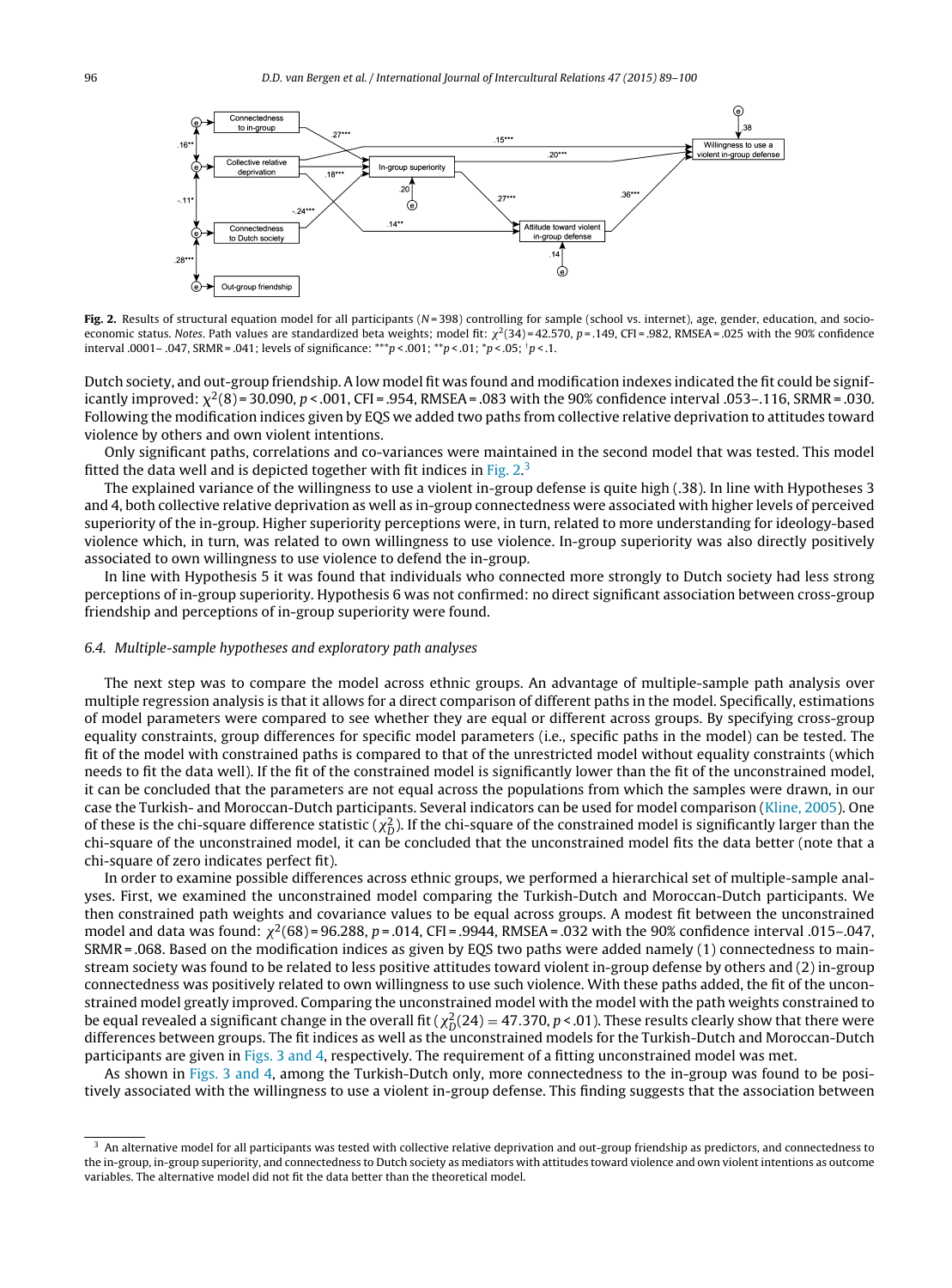<span id="page-8-0"></span>

**Fig. 3.** Results of structural equation model for Turkish-Dutch participants  $(N=166)$  controlling for sample (school vs. internet), age, gender, education and socio-economic status. Notes. Path values are standardized beta weights; model fit:  $\chi^2(58)$ =59.261, p=.429, CFI=.997, RMSEA=.007 with the 90% confidence interval .0001–.032, SRMR = .046; levels of significance:  $\frac{1}{p}$  < 1; \*\*\*p < .001; \*\*p < .01; \*p < .05.



Fig. 4. Results of structural equation model for Moroccan-Dutch participants (N = 232) controlling for sample (school vs. Internet), age, gender, education, socio-economic status. Notes. Path values are standardized beta weights; model fit:  $\chi^2(58)$  = 59.261, p = .429, CFI = .997, RMSEA = .007 with the 90% confidence interval .0001–.032, SRMR = .046; levels of significance: †p < 1; \*\*\*p < .001; \*\*p < .01; \*p < .05.

connectedness to the in-group and the willingness to use a violent in-group defense is stronger among the Turkish-Dutch than among Moroccan-Dutch participants. Among both Turkish-Dutch ( $\beta$  = .13, p < .05) and Moroccan-Dutch ( $\beta$  = .17, p < .05) significant direct associations were found between collective relative deprivation and the willingness to use a violent ingroup defense. With regard to attitude toward violent in-group defense there was a difference as this association was non-significant among Moroccan-Dutch participants whereas a marginal significant association was found among the Turkish-Dutch ( $\beta$  = .13, p < .1).

The following additional observations could be made: among both groups, connectedness to the in-group was positively related to more perceptions of in-group superiority. Among both groups collective relative deprivation was positively related to own violent intentions. Only among Turkish-Dutch this variable was positively related to attitude toward violence by others. Among Moroccan-Dutch, but not Turkish-Dutch, collective relative deprivation was positively related to in-group superiority. Among both groups connectedness to Dutch society was negatively related to in-group superiority. Only among Turkish-Dutch participants a negative association was found between connectedness to Dutch society and attitude toward violence by others. No significant direct associations between out-group friendship and the variables superiority, attitudes toward violence, or own violent intentions were found. Perceived in-group superiority was positively related to attitudes toward violentin-group defense by others as well as to violence willingness within both groups. In addition, in both groups attitudes toward violent in-group defense by others was positively related to the willingness to use such violence oneself/yourself.

Within both groups the levels of explained variance of the willingness to use a violent in-group defense are high (.44 among Turkish-Dutch and .38 among Moroccan-Dutch). The levels of explained variance of the attitude toward violent in-group defense are smaller within both groups (.19 among Turkish-Dutch and .14 among Moroccan-Dutch). Levels of explained variance of in-group superiority are moderate in both groups (.25 for Turkish-Dutch and .20 for Moroccan-Dutch).

Finally, bootstrapping analyses were performed to examine indirect effects. The results are given in [Table](#page-9-0) 3. Hypothesis 3 was only confirmed for Moroccan, but not Turkish participants: more relative deprivation among Moroccan participants was negatively related to attitudes to violence and own willingness to use violence via perceptions of in-group superiority. In line with the indirect effects hypothesized in Hypotheses 4 and 5, among both groups significant indirect effects (even though sometimes modest in size) were found between in-group connectedness and connectedness to Dutch society via perceived in-group superiority on both attitudes toward violence by others and violence willingness. No significant indirect effect was found for cross-group friendship, in contrast to Hypothesis 6.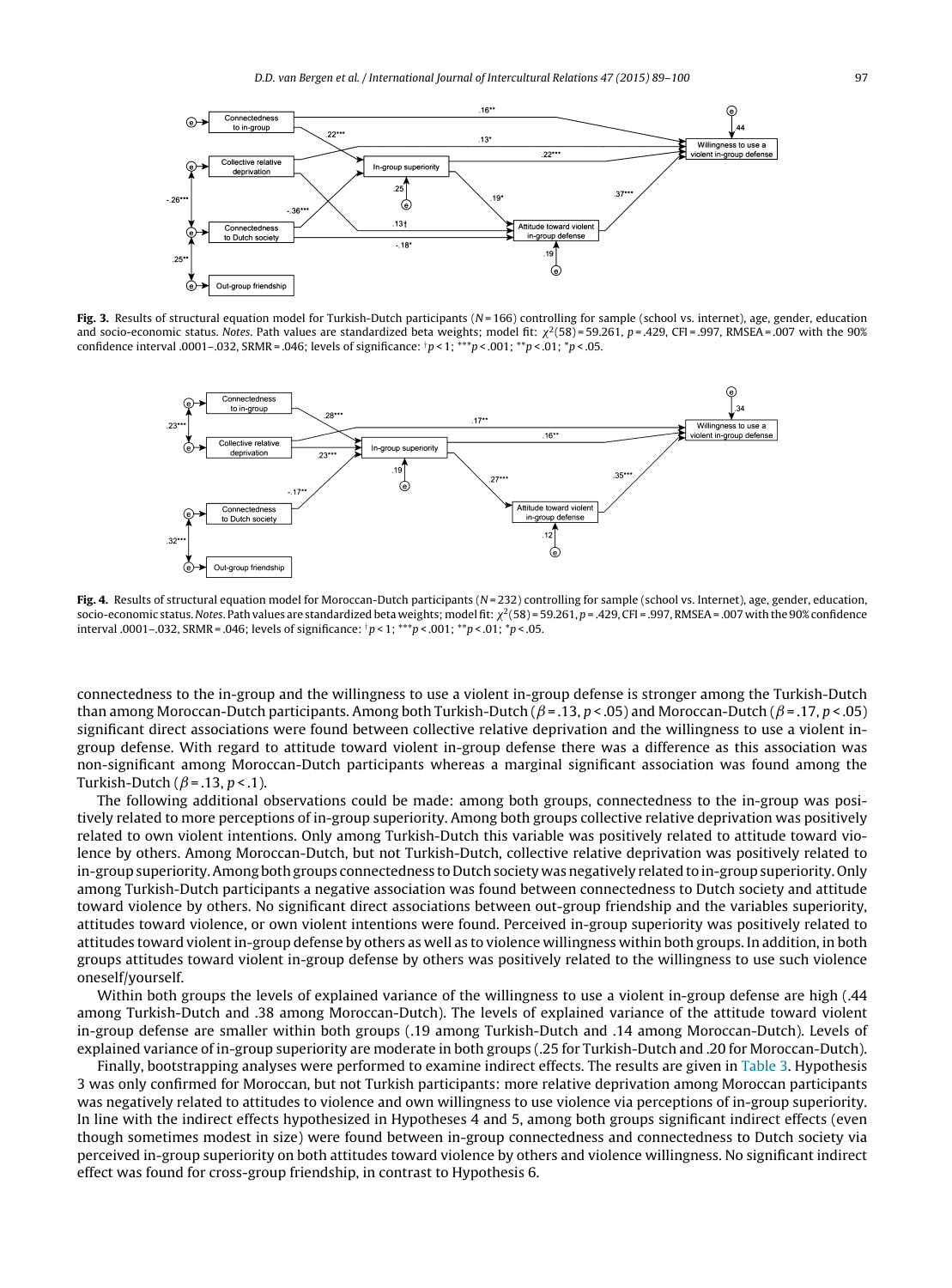#### <span id="page-9-0"></span>**Table 3**

Standardized indirect effects and 95% confidence intervals of background variables on the willingness to use a violent in-group defense, Turkish-Dutch and Moroccan-Dutch participants (two-tailed significance).

|                                                                                 | Standardized indirect effects and 95%<br>confidence intervals on attitudes toward<br>violent in-group defense by others |                                                                   | Standardized indirect effects and confidence<br>intervals for willingness to use a violent<br>in-group defense |                                                                    |  |
|---------------------------------------------------------------------------------|-------------------------------------------------------------------------------------------------------------------------|-------------------------------------------------------------------|----------------------------------------------------------------------------------------------------------------|--------------------------------------------------------------------|--|
|                                                                                 | Turkish                                                                                                                 | Moroccan                                                          | Turkish                                                                                                        | Moroccan                                                           |  |
| Connectedness to in-group<br>Connectedness to Dutch society                     | $.04$ $[.001$ to $.10]$<br>$-.07$ <sup>†</sup> [ $-.14$ to $-.01$ ]                                                     | $.07$ (0.03 to 0.13)<br>$-.04$ <sup>**</sup> [ $-.10$ to $-.01$ ] | $.06$ $[.02$ to $.13]$<br>$-.17$ [ $-.25$ to $-.09$ ]                                                          | $.07$ . $.03$ to $.13$<br>$-.05$ <sup>†</sup> [ $-.12$ to $-.01$ ] |  |
| Out-group friendship<br>Collective relative deprivation<br>In-group superiority |                                                                                                                         | $.06$ <sup>*</sup> [.02 to .12]                                   | $\qquad \qquad$<br>$.07$ [.01 to .15]                                                                          | $.10$ $[.03$ to $.17]$<br>$.09$ 05 to .17                          |  |

\*\*\*  $p < .001$ .

 $p < .01$ .

 $p < .05$ .

 $\dagger$   $p < .1$  .

#### **7. Discussion**

This study examined collective identity factors among young Muslims of Turkish and Moroccan descent in the Netherlands, in relation to their attitudes to violent in-group defense and the willingness to use such violence. This study is among the first to show that identity processes associated with the willingness to use a violent in-group defense can already be observed at a young age. This underscores the need for a developmental perspective in the study of attitudes toward violent in-group defense.

The overall dynamics of the paths in the model underline the relevance of collective identification processes to the attitudes toward violent in-group defense among Dutch Muslim immigrant youth of the second generation, and for their willingness to use such violence-mediated via in-group superiority, hereby supporting outcomes by [Abbas](#page-10-0) [\(2012\),](#page-10-0) [Stroink](#page-11-0) [\(2007\)](#page-11-0) and [Doosje](#page-10-0) et [al.](#page-10-0) [\(2013\).](#page-10-0) The socio-political context of acculturating immigrant Muslim groups seems to be pivotal for attitudes toward a violent in-group defense. The study in particular underpinned the importance of collective relative deprivation to the willingness to use ethno-religious violence, in particular among the Moroccan-Dutch. This underlines the grievances that may emerge among Muslims of the second generation in Europe when they perceive that their in-group is treated as inferior in society due to ethnic and religious reasons, corroborating findings of [Dalgaard-Nielsen](#page-10-0) [\(2010\),](#page-10-0) [Stroink](#page-11-0) [\(2007\).](#page-11-0) Furthermore, the psychological ties to Dutch society as well as closeness to the in-group are important factors predicting the manifestation of religious superiority among Dutch young Muslims, which in turn relates to their violence willingness. This relates back to the work of [Martinovic](#page-11-0) [and](#page-11-0) [Verkuyten](#page-11-0) [\(2014\)](#page-11-0) who emphasize the critical role of dual (that is, host and national) identities to processes of religious–political mobilization of Dutch Muslims.

In line with the research by [Kunst,](#page-11-0) [Tajamal,](#page-11-0) [Sam,](#page-11-0) [and](#page-11-0) [Ulleberg](#page-11-0) [\(2012\),](#page-11-0) our findings imply that a hostile socio-political climate could fuel collective struggles among young Muslims over their in- and out-group identification and may hinder their loyalty to the host society. Furthermore, research by [Silke](#page-11-0) [\(2008\),](#page-11-0) [Dalgaard-Nielsen](#page-10-0) [\(2010\)](#page-10-0) and [Stroink](#page-11-0) [\(2007\)](#page-11-0) of radical youth involved in Jihadi violence has underpinned the importance of collective identity factors, in particular perceptions of collective deprivation and in-group superiority, for violent radicalization of Muslim youth. Our study links up with these findings, since it indicates the relevance of these collective identity factors to the attitudes toward violence to defend one's ethnic or religious in-group.

The results suggest that the hostility toward their religion faced by Muslims in the Dutch migration context forms a fertile soil for attitudes in support of violence, as indicated by [Geelhoed](#page-11-0) [\(2012\).](#page-11-0) The fact that in-group superiority was an important mediator between collective deprivation and attitudes toward violence in-group defense by others in Moroccan-Dutch youth is consistent with [Geelhoed's](#page-11-0) [\(2012\)](#page-11-0) argument that denigration could be responded to, besides the urge for revenge, by acquiring a more salient religious self-image as Muslim to compensate for the threat to one's identity.

Psychological closeness to mainstream society can serve as a buffer against a positive viewing of ethno-religious violence in defense of the in-group. This finding could be related to [Moghaddam's](#page-11-0) [\(2005\)](#page-11-0) claim that, in the process of radicalization, feeling alienated is a critical step in agreeing to violent means. Hence, an important societal implication of the study is that social policies that aim to improve the social cohesion among Muslim and native Dutch groups could assist in counteracting positive attitudes of violent in-group defense among Muslim minorities.

The study did not find support for our assumption inspired by [Pettigrew](#page-11-0) [and](#page-11-0) [Tropp](#page-11-0) [\(2006\),](#page-11-0) that interethnic contact is a crucial factor in protecting youth from having a favorable attitude to violent in-group defense. It may be that experiences of stigmatization, in comparison, have a much more profound impact on such attitudes in Muslim youth and hereby outweighing positive cross-cultural contact (e.g. friendship with native Dutch).

Research indicates that youngsters holding more positive beliefs about the use of violence in general are also more likely to be involved in aggressive behavior ([Farell](#page-11-0) et [al.,](#page-11-0) [2012\).](#page-11-0) Furthermore, the relation between intentions and behavior is stronger than between attitudes and behaviors ([Webb](#page-11-0) [&](#page-11-0) [Sheeran,](#page-11-0) [2006\).](#page-11-0) Together, these findings imply that our results have relevance for actual violent behavior in defense of the in-group, or the prevention hereof. Nevertheless, at this point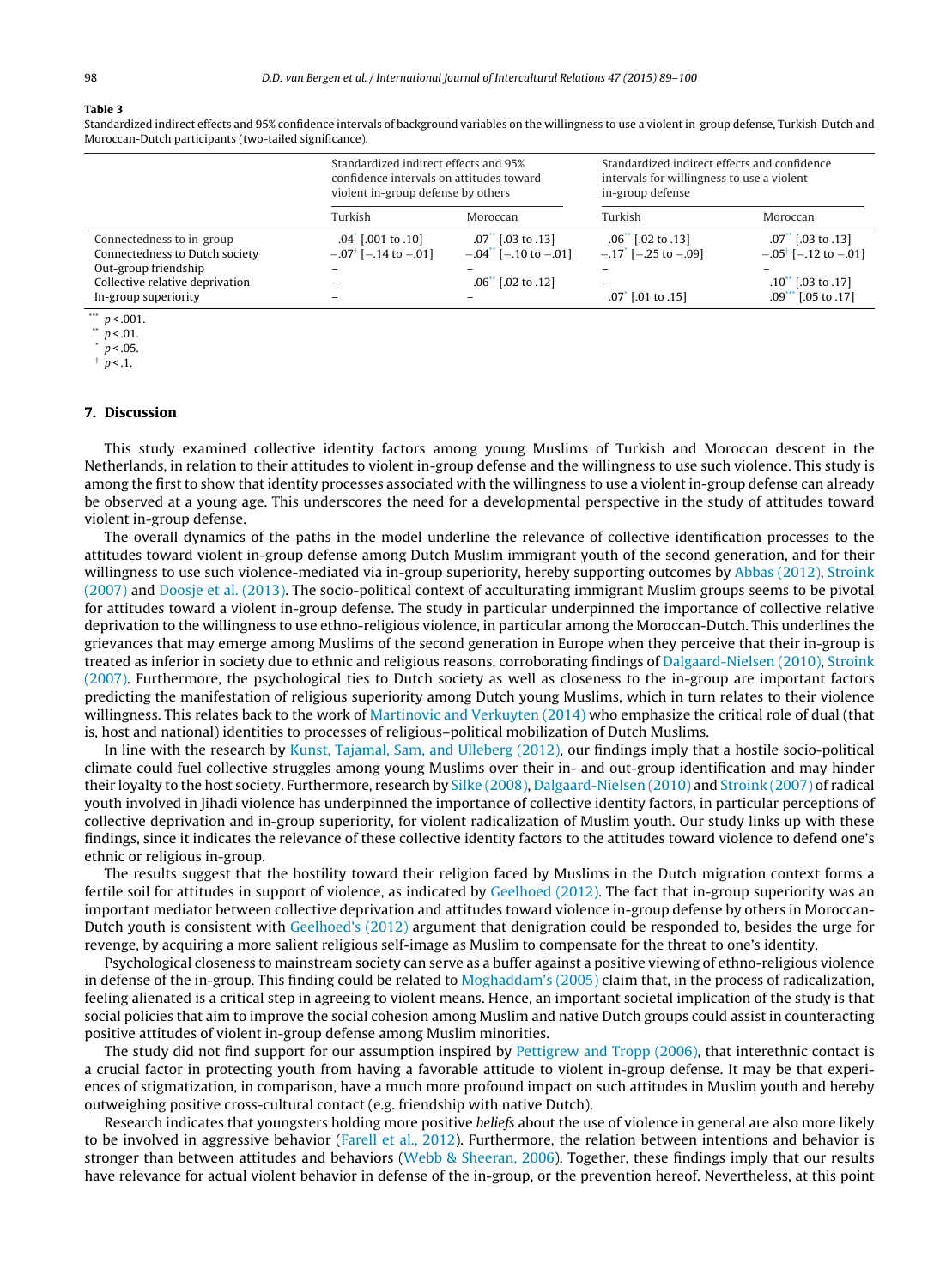<span id="page-10-0"></span>it is important to add a word of caution. Researchers in the field of violent radicalization acknowledge, as indicated by [Moghaddam](#page-11-0) [\(2005\),](#page-11-0) [Silke](#page-11-0) [\(2008\)](#page-11-0) and [Stroink](#page-11-0) [\(2007\),](#page-11-0) that no single combination of factors has hitherto been able to predict violent radicalization. It is improbable that a positive attitude toward ethnic or religious violence in itself will lead to violent radicalization (see also [Slootman](#page-11-0) [&](#page-11-0) [Tillie,](#page-11-0) [2006\).](#page-11-0)

This study is among the first to investigate factors influencing attitudes toward ethnic or religious violence among separate Muslim ethnic minority groups, i.e. Turkish-Dutch and Moroccan-Dutch Muslim youth and the results confirm the importance of such differentiation as suggested by [Verkuyten](#page-11-0) [and](#page-11-0) [Zaremba](#page-11-0) [\(2005\).](#page-11-0) First, the commonalities in associations between collective identity factors and the acceptance of ethno-religious violence in both groups were evident, which may indicate that the hostile social climate affects Muslim migrant youth across ethnic groups. Nevertheless, the present research also provides evidence that different associations exist depending on ethnicity. The role of collective relative deprivation was more profound in Moroccan-Dutch youth than in Turkish-Dutch youth, at least indirectly through superiority. This could be explained by the position of Moroccan-Dutch at the bottom of the social status ethnic hierarchy and their high rate of perceived stigmatization compared to other ethnic minority groups in the Netherlands. In the case of the Turkish Dutch, ingroup connectedness turned out to be more influential for a positive attitude toward a violent in-group defense, which may be understood through the higher level of ethnic retention and community cohesiveness among Turkish immigrants [\(Phalet](#page-11-0) [&](#page-11-0) [Heath,](#page-11-0) [2010\).](#page-11-0) The complexity of multi-ethnic contexts in Western Europe renders intergroup comparisons important, and our study signals that differences between Muslim immigrant groups should be taken into account.

Regarding the social implications of our study, it is clear that in order to prevent radicalization, a hostile social climate needs attention, as do ties to mainstream society as a protective factor. This means that combating stigmatization should be high on the political agenda, as well as measures to improve immigrant youths' accessibility of the educational system and labor market. In addition, since processes of collective identity formation associated with radicalization may occur already at a young age, a focus on children's upbringing also seems to be in place. Parents as well as other adults with pedagogical responsibility (for instance teachers and imams) should be made aware of the risks children run and help them to develop protective factors, considering the challenges that growing up in a highly polarized context can bring about.

#### **8. Limitations and future directions**

Individuals who conduct violent action inspired by their religion often adhere to fundamentalism, and they justify their acts by a literal reading of religious texts (Dalgaard-Nielsen, 2010; Moghaddam, 2005). Therefore, it would be an asset to assess religious fundamentalism in future studies. Furthermore, the concept of stigmatization is relevant to the emergence of collective relative deprivation and would be interesting to include in future research. Next, we measured in-group connectedness by referring to ethnic background, and in-group superiority by referring to religion. Although the overlap in religious and ethnic identification is high in the case of Turkish-Dutch and Moroccan-Dutch youth ([Kunst](#page-11-0) et [al.,](#page-11-0) [2012;](#page-11-0) [Maliepaard](#page-11-0) [&](#page-11-0) [Gijsberts,](#page-11-0) [2012\),](#page-11-0) it is recommendable to study these two factors separately. Third, since the study was cross-sectional in nature, no definite conclusions can be drawn with regard to causality. Longitudinal studies or (quasi-) experimental designs may help in examining the dynamics of susceptibility to violence-proneness in youth over time. Finally, our study focused on Muslim youth of Turkish and Moroccan descent in the Netherlands. Future work could address the experiences and attitudes of majority youth populations in relation to attitudes of ethno-religious violence, and also include Muslims of different ethnicities. Hereby, our knowledge of conflicting intergroup relations among minority and majority in the context of migration will be enhanced, and critical patterns contributing to the emergence of violent ethnic group conflict could be further unraveled.

#### **Acknowledgement**

The study was supported by a grant of the Netherlands Organization for Scientific Research (NWO), W 07.68.107.00.

#### **References**

- Abbas, T. (2012). The symbiotic relationship between Islamophobia and radicalization. Critical Studies on Terrorism, 5(3), 345–358. [http://dx.doi.org/10.1080/17539153.2012.723448](dx.doi.org/10.1080/17539153.2012.723448)
- Ansari, H. (2005). [Attitudes](http://refhub.elsevier.com/S0147-1767(15)00050-4/sbref0005) [to](http://refhub.elsevier.com/S0147-1767(15)00050-4/sbref0005) [Jihad,](http://refhub.elsevier.com/S0147-1767(15)00050-4/sbref0005) [martyrdom](http://refhub.elsevier.com/S0147-1767(15)00050-4/sbref0005) [and](http://refhub.elsevier.com/S0147-1767(15)00050-4/sbref0005) [terrorism](http://refhub.elsevier.com/S0147-1767(15)00050-4/sbref0005) [among](http://refhub.elsevier.com/S0147-1767(15)00050-4/sbref0005) [British](http://refhub.elsevier.com/S0147-1767(15)00050-4/sbref0005) [Muslims.](http://refhub.elsevier.com/S0147-1767(15)00050-4/sbref0005) [In](http://refhub.elsevier.com/S0147-1767(15)00050-4/sbref0005) [T.](http://refhub.elsevier.com/S0147-1767(15)00050-4/sbref0005) [Abbas](http://refhub.elsevier.com/S0147-1767(15)00050-4/sbref0005) [\(Ed.\),](http://refhub.elsevier.com/S0147-1767(15)00050-4/sbref0005) [Muslim](http://refhub.elsevier.com/S0147-1767(15)00050-4/sbref0005) [Britain:](http://refhub.elsevier.com/S0147-1767(15)00050-4/sbref0005) [Communities](http://refhub.elsevier.com/S0147-1767(15)00050-4/sbref0005) [under](http://refhub.elsevier.com/S0147-1767(15)00050-4/sbref0005) [Pressure](http://refhub.elsevier.com/S0147-1767(15)00050-4/sbref0005) [\(pp.](http://refhub.elsevier.com/S0147-1767(15)00050-4/sbref0005) [144](http://refhub.elsevier.com/S0147-1767(15)00050-4/sbref0005)–[164\).](http://refhub.elsevier.com/S0147-1767(15)00050-4/sbref0005) [Zed](http://refhub.elsevier.com/S0147-1767(15)00050-4/sbref0005) [Books.](http://refhub.elsevier.com/S0147-1767(15)00050-4/sbref0005)
- Betz, H., & Meret, S. (2009). Revisiting Lepanto: The political mobilization against Islam in contemporary Western Europe. Patterns of Prejudice, 43(3–4), 313–334. [http://dx.doi.org/10.1080/00313220903109235](dx.doi.org/10.1080/00313220903109235)

Dagevos, J., & Gijsberts, M. (2011). [Jaarrapport](http://refhub.elsevier.com/S0147-1767(15)00050-4/sbref0020) [Integratie](http://refhub.elsevier.com/S0147-1767(15)00050-4/sbref0020) [2011](http://refhub.elsevier.com/S0147-1767(15)00050-4/sbref0020). [Den](http://refhub.elsevier.com/S0147-1767(15)00050-4/sbref0020) [Haag:](http://refhub.elsevier.com/S0147-1767(15)00050-4/sbref0020) [Sociaal](http://refhub.elsevier.com/S0147-1767(15)00050-4/sbref0020) [en](http://refhub.elsevier.com/S0147-1767(15)00050-4/sbref0020) [Cultureel](http://refhub.elsevier.com/S0147-1767(15)00050-4/sbref0020) [Planbureau](http://refhub.elsevier.com/S0147-1767(15)00050-4/sbref0020) [\[Report](http://refhub.elsevier.com/S0147-1767(15)00050-4/sbref0020) [in](http://refhub.elsevier.com/S0147-1767(15)00050-4/sbref0020) [Dutch;](http://refhub.elsevier.com/S0147-1767(15)00050-4/sbref0020) [Year](http://refhub.elsevier.com/S0147-1767(15)00050-4/sbref0020) [Report](http://refhub.elsevier.com/S0147-1767(15)00050-4/sbref0020) [on](http://refhub.elsevier.com/S0147-1767(15)00050-4/sbref0020) [Integration](http://refhub.elsevier.com/S0147-1767(15)00050-4/sbref0020) [2011,](http://refhub.elsevier.com/S0147-1767(15)00050-4/sbref0020) [Netherlands](http://refhub.elsevier.com/S0147-1767(15)00050-4/sbref0020) [Institute](http://refhub.elsevier.com/S0147-1767(15)00050-4/sbref0020) [for](http://refhub.elsevier.com/S0147-1767(15)00050-4/sbref0020) [Social](http://refhub.elsevier.com/S0147-1767(15)00050-4/sbref0020) [Research\].](http://refhub.elsevier.com/S0147-1767(15)00050-4/sbref0020)

- Dagevos, J., & Huijnk, W. J. J. (2012). [Dichterbij](http://refhub.elsevier.com/S0147-1767(15)00050-4/sbref0066) [elkaar?](http://refhub.elsevier.com/S0147-1767(15)00050-4/sbref0066) [De](http://refhub.elsevier.com/S0147-1767(15)00050-4/sbref0066) [sociaal-culturele](http://refhub.elsevier.com/S0147-1767(15)00050-4/sbref0066) [positie](http://refhub.elsevier.com/S0147-1767(15)00050-4/sbref0066) [van](http://refhub.elsevier.com/S0147-1767(15)00050-4/sbref0066) [niet-westerse](http://refhub.elsevier.com/S0147-1767(15)00050-4/sbref0066) [migranten](http://refhub.elsevier.com/S0147-1767(15)00050-4/sbref0066) [in](http://refhub.elsevier.com/S0147-1767(15)00050-4/sbref0066) [Nederland](http://refhub.elsevier.com/S0147-1767(15)00050-4/sbref0066)[.](http://refhub.elsevier.com/S0147-1767(15)00050-4/sbref0066) [Den](http://refhub.elsevier.com/S0147-1767(15)00050-4/sbref0066) [Haag:](http://refhub.elsevier.com/S0147-1767(15)00050-4/sbref0066) [Sociaal](http://refhub.elsevier.com/S0147-1767(15)00050-4/sbref0066) [en](http://refhub.elsevier.com/S0147-1767(15)00050-4/sbref0066) [Cultureel](http://refhub.elsevier.com/S0147-1767(15)00050-4/sbref0066) [Planbureau](http://refhub.elsevier.com/S0147-1767(15)00050-4/sbref0066) [\[The](http://refhub.elsevier.com/S0147-1767(15)00050-4/sbref0066) [socio-cultural](http://refhub.elsevier.com/S0147-1767(15)00050-4/sbref0066) [position](http://refhub.elsevier.com/S0147-1767(15)00050-4/sbref0066) [of](http://refhub.elsevier.com/S0147-1767(15)00050-4/sbref0066) [non-Western](http://refhub.elsevier.com/S0147-1767(15)00050-4/sbref0066) [migrants](http://refhub.elsevier.com/S0147-1767(15)00050-4/sbref0066) [in](http://refhub.elsevier.com/S0147-1767(15)00050-4/sbref0066) [the](http://refhub.elsevier.com/S0147-1767(15)00050-4/sbref0066) [Netherlands\].](http://refhub.elsevier.com/S0147-1767(15)00050-4/sbref0066)
- Dalgaard-Nielsen, A. (2010). Violent radicalization in Europe: What we know and what we do not know. Studies in Conflict & Terrorism, 33, 814-897. [http://dx.doi.org/10.1080/1057610X.2010.501423](dx.doi.org/10.1080/1057610X.2010.501423)
- Doosje, B., Van den Bos, K., Loseman, A., Feddes, A. R., & Mann, L.(2012). [My](http://refhub.elsevier.com/S0147-1767(15)00050-4/sbref0035) [in-group](http://refhub.elsevier.com/S0147-1767(15)00050-4/sbref0035) [is](http://refhub.elsevier.com/S0147-1767(15)00050-4/sbref0035) [Superior!](http://refhub.elsevier.com/S0147-1767(15)00050-4/sbref0035) [Susceptibility](http://refhub.elsevier.com/S0147-1767(15)00050-4/sbref0035) [for](http://refhub.elsevier.com/S0147-1767(15)00050-4/sbref0035) [radical](http://refhub.elsevier.com/S0147-1767(15)00050-4/sbref0035) [right-wing](http://refhub.elsevier.com/S0147-1767(15)00050-4/sbref0035) [attitudes](http://refhub.elsevier.com/S0147-1767(15)00050-4/sbref0035) [and](http://refhub.elsevier.com/S0147-1767(15)00050-4/sbref0035) [behaviors](http://refhub.elsevier.com/S0147-1767(15)00050-4/sbref0035) [in](http://refhub.elsevier.com/S0147-1767(15)00050-4/sbref0035) [Dutch](http://refhub.elsevier.com/S0147-1767(15)00050-4/sbref0035) [youth.](http://refhub.elsevier.com/S0147-1767(15)00050-4/sbref0035) [Negotiation](http://refhub.elsevier.com/S0147-1767(15)00050-4/sbref0035) [and](http://refhub.elsevier.com/S0147-1767(15)00050-4/sbref0035) [Conflict](http://refhub.elsevier.com/S0147-1767(15)00050-4/sbref0035) [Management](http://refhub.elsevier.com/S0147-1767(15)00050-4/sbref0035) [Research](http://refhub.elsevier.com/S0147-1767(15)00050-4/sbref0035)[,](http://refhub.elsevier.com/S0147-1767(15)00050-4/sbref0035) [5](http://refhub.elsevier.com/S0147-1767(15)00050-4/sbref0035)[,](http://refhub.elsevier.com/S0147-1767(15)00050-4/sbref0035) [253–268.](http://refhub.elsevier.com/S0147-1767(15)00050-4/sbref0035)

Doosje, B., Loseman, A., & Van den Bos, K. (2013). Determinants of the radicalization process of Islamic youth in the Netherlands: Personal uncertainty, perceived injustice and perceived group threat. Journal of Social Issues, 69, 586–604. [http://dx.doi.org/10.1111/josi.12030](dx.doi.org/10.1111/josi.12030)